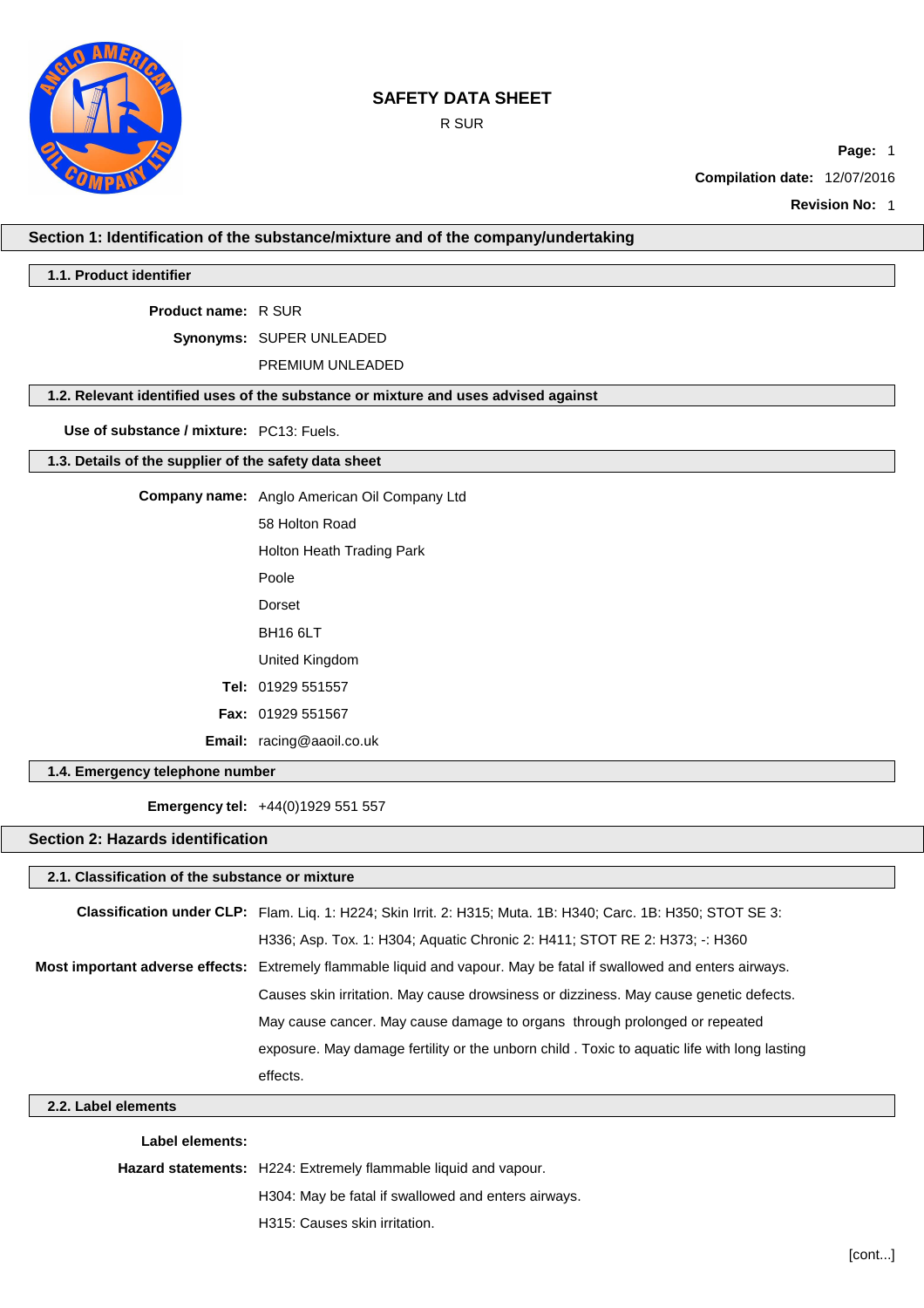### R SUR

**Page:** 2

H336: May cause drowsiness or dizziness.

H340: May cause genetic defects.

H350: May cause cancer.

H373: May cause damage to organs through prolonged or repeated exposure.

H360: May damage fertility or the unborn child .

H411: Toxic to aquatic life with long lasting effects.

**Hazard pictograms:** GHS02: Flame

GHS08: Health hazard

GHS07: Exclamation mark

GHS09: Environmental



**Signal words:** Danger

| <b>Signal words: Danger</b> |                                                                                      |
|-----------------------------|--------------------------------------------------------------------------------------|
|                             | Precautionary statements: P201: Obtain special instructions before use.              |
|                             | P331: Do NOT induce vomiting.                                                        |
|                             | P308+313: IF exposed or concerned: Get medical.                                      |
|                             | P261: Avoid breathing mist/vapours/spray.                                            |
|                             | P304+340: IF INHALED: Remove person to fresh air and keep comfortable for breathing. |
|                             | P271: Use only outdoors or in a well-ventilated area.                                |
|                             | P242: Use only non-sparking tools.                                                   |
|                             | P273: Avoid release to the environment.                                              |
|                             | P281: Use personal protective equipment as required.                                 |
|                             | P240: container and receiving equipment.                                             |
|                             | P243: Take precautionary measures against static discharge.                          |
|                             | P264: Wash skin thoroughly after handling.                                           |
|                             | P202: Do not handle until all safety precautions have been read and understood.      |
|                             | P233: Keep container tightly closed.                                                 |
|                             | P210: Keep away from heat, hot surfaces, sparks, open flames and other ignition      |
|                             | sources. No smoking.                                                                 |
|                             | P241: Use explosion-proof electrical/ventilating/lighting/ equipment.                |
|                             | P260: Do not breathe dust/fumes/gas/mist/vapours/spray.                              |
|                             | P280: Wear protective gloves/protective clothing/eye protection/face protection.     |
|                             | P301+310: IF SWALLOWED: Immediately call a.                                          |
|                             | P302+352: IF ON SKIN: Wash with plenty of water/soap.                                |
|                             |                                                                                      |

## **2.3. Other hazards**

**Other hazards:** Danger of serious damage to health by prolonged exposure.

**PBT:** This product is not identified as a PBT/vPvB substance.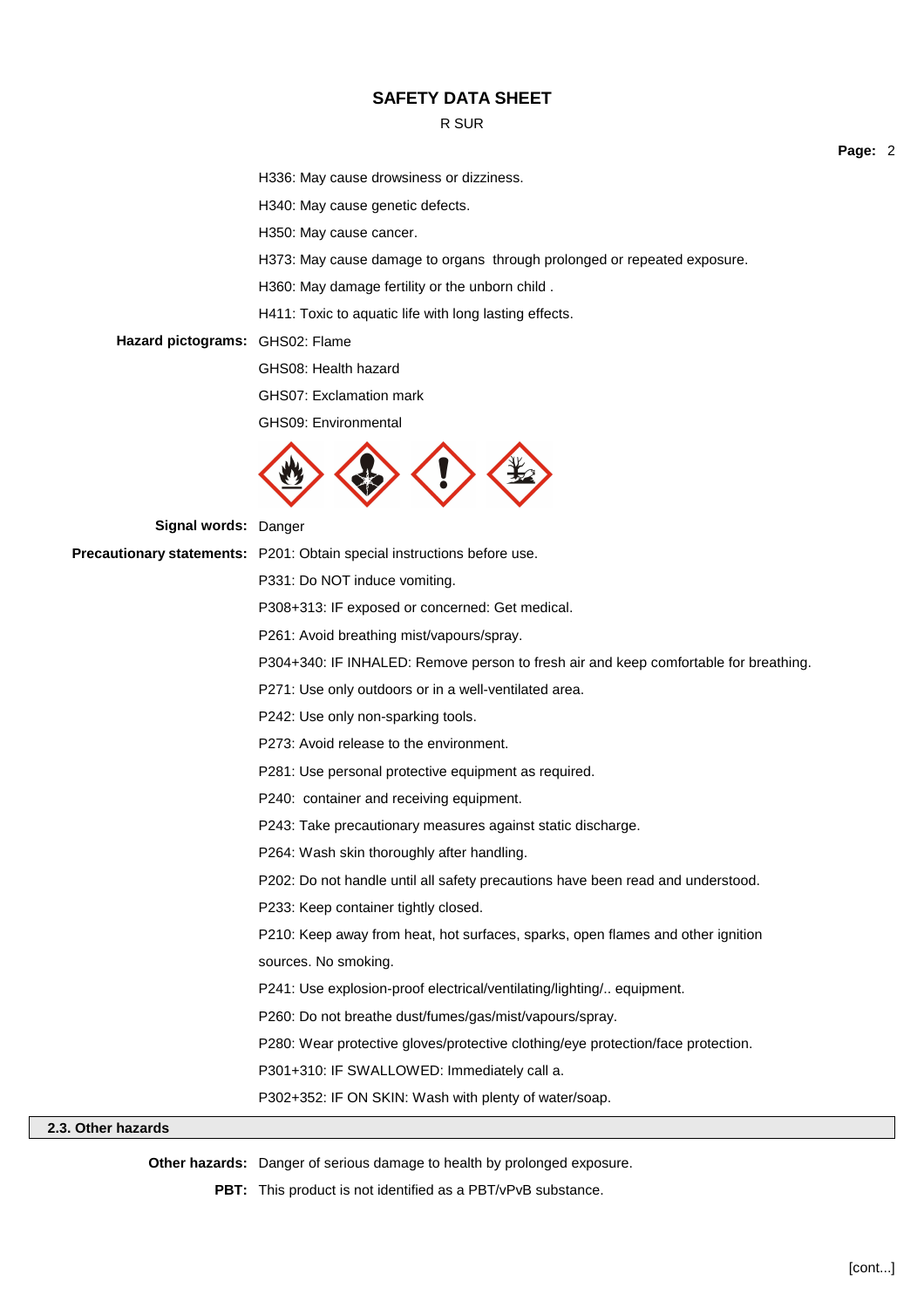### R SUR

**Page:** 3

### **Section 3: Composition/information on ingredients**

#### **3.2. Mixtures**

### **Hazardous ingredients:**

#### LOW BOILING POINT NAPHTHA - UNSPECIFIED - GASOLINE

| <b>EINECS</b> | CAS        | PBT / WEL | CLP Classification                   | Percent |
|---------------|------------|-----------|--------------------------------------|---------|
| 289-220-8     | 86290-81-5 | -         | Carc. 1B: H350; Muta. 1B: H340; Asp. | >90%    |
|               |            |           | Tox. 1: H304; Skin Irrit. 2: H315;   |         |
|               |            |           | Aquatic Chronic 2: H411              |         |

#### TOLUENE

| 203-625-9 | 108-88-3 | Flam. Lig. 2: H225; Repr. 2: H361d;  | 1-10% |
|-----------|----------|--------------------------------------|-------|
|           |          | Asp. Tox. 1: H304; STOT RE 2: H373;  |       |
|           |          | Skin Irrit. 2: H315; STOT SE 3: H336 |       |

### BENZENE, C10-C13-ALKYL DERIVATIVES

| 267-051-0 | 67774-74-7<br>ю, |  |  | $1\%$ |  |
|-----------|------------------|--|--|-------|--|
|-----------|------------------|--|--|-------|--|

## **Section 4: First aid measures**

### **4.1. Description of first aid measures**

Skin contact: Remove all contaminated clothes and footwear immediately unless stuck to skin.

Drench the affected skin with running water for 10 minutes or longer if substance is still on skin. Consult a doctor.

**Eye contact:** Bathe the eye with running water for 15 minutes. Consult a doctor.

**Ingestion:** Wash out mouth with water. Consult a doctor. Do not induce vomiting. If conscious, give half a litre of water to drink immediately.

**Inhalation:** Remove casualty from exposure ensuring one's own safety whilst doing so. Consult a doctor.

#### **4.2. Most important symptoms and effects, both acute and delayed**

**Skin contact:** There may be mild irritation at the site of contact.

**Eye contact:** There may be irritation and redness.

**Ingestion:** There may be irritation of the throat.

**Inhalation:** No symptoms.

**Delayed / immediate effects:** Delayed effects can be expected after long-term exposure.

### **4.3. Indication of any immediate medical attention and special treatment needed**

**Immediate / special treatment:** Not applicable.

### **Section 5: Fire-fighting measures**

### **5.1. Extinguishing media**

**Extinguishing media:** Suitable extinguishing media for the surrounding fire should be used. Use water spray

to cool containers. Alcohol resistant foam. Dry chemical powder. Carbon dioxide. Water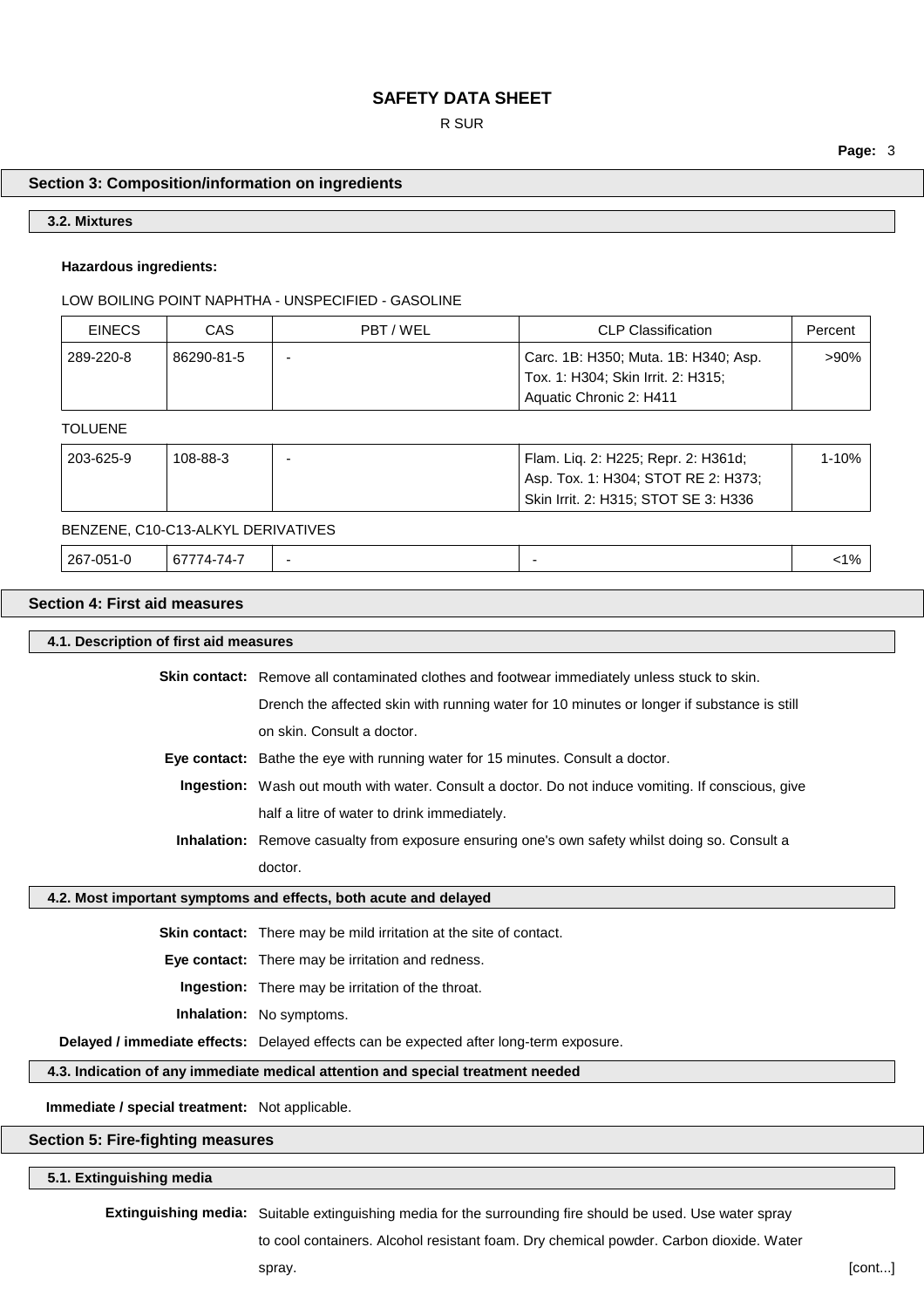R SUR

#### **5.2. Special hazards arising from the substance or mixture**

**Exposure hazards:** In combustion emits toxic fumes. Highly flammable. Forms explosive air-vapour mixture.

Vapour may travel considerable distance to source of ignition and flash back.

#### **5.3. Advice for fire-fighters**

**Advice for fire-fighters:** Wear self-contained breathing apparatus. Wear protective clothing to prevent contact with skin and eyes.

### **Section 6: Accidental release measures**

#### **6.1. Personal precautions, protective equipment and emergency procedures**

**Personal precautions:** Refer to section 8 of SDS for personal protection details. Evacuate the area immediately.

## **6.2. Environmental precautions**

**Environmental precautions:** Do not discharge into drains or rivers. Contain the spillage using bunding. Alert the neighbourhood to the presence of fumes or gas.

#### **6.3. Methods and material for containment and cleaning up**

**Clean-up procedures:** Absorb into dry earth or sand. Clean-up should be dealt with only by qualified personnel familiar with the specific substance.

#### **6.4. Reference to other sections**

**Reference to other sections:** Refer to section 8 of SDS.

### **Section 7: Handling and storage**

#### **7.1. Precautions for safe handling**

**Handling requirements:** Ensure there is sufficient ventilation of the area. Smoking is forbidden. Use non-

sparking tools.

### **7.2. Conditions for safe storage, including any incompatibilities**

**Storage conditions:** Store in a cool, well ventilated area. Keep container tightly closed. Keep away from sources of ignition.

**Suitable packaging:** Steel drums.

**7.3. Specific end use(s)**

**Specific end use(s):** No data available.

### **Section 8: Exposure controls/personal protection**

**8.1. Control parameters**

#### **Hazardous ingredients:**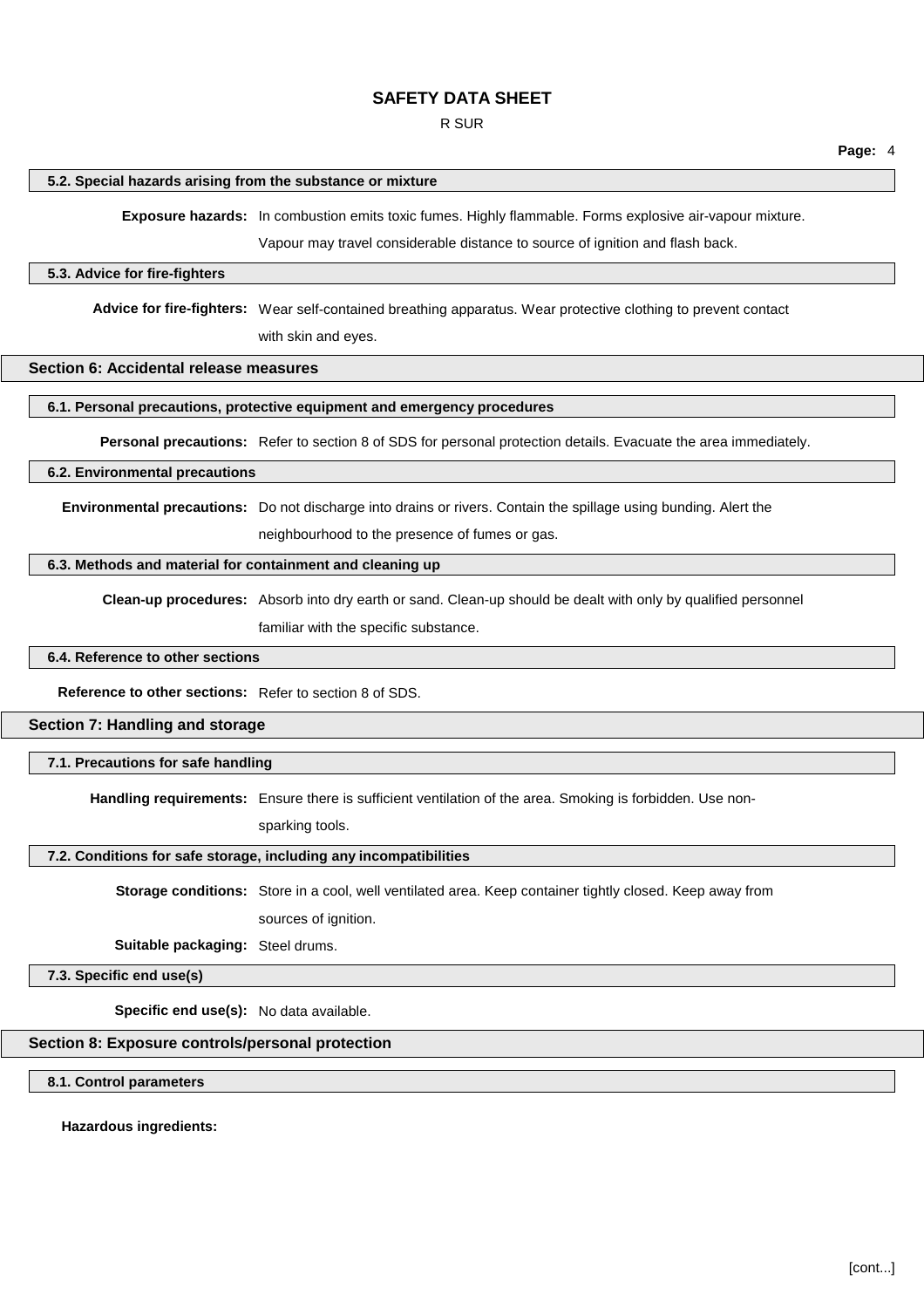### R SUR

### **TOLUENE**

**Page:** 5

| <b>Workplace exposure limits:</b> |            | <b>Respirable dust</b> |            |  |
|-----------------------------------|------------|------------------------|------------|--|
|                                   | 8 hour TWA | 15 min.                | 8 hour TWA |  |

| State | 8 hour TWA   | 15 min. STEL | 8 hour TWA | 15 min. STEL |
|-------|--------------|--------------|------------|--------------|
| UK    | 191 mg/m $3$ | 384 mg/m3    |            |              |

### **DNEL/PNEC Values**

**DNEL / PNEC** No data available.

## **8.2. Exposure controls**

| <b>Engineering measures:</b> Ensure there is sufficient ventilation of the area. Ensure lighting and electrical |
|-----------------------------------------------------------------------------------------------------------------|
| equipment are not a source of ignition.                                                                         |
| Respiratory protection: Self-contained breathing apparatus must be available in case of emergency.              |
| <b>Hand protection:</b> Impermeable gloves.                                                                     |
| <b>Eye protection:</b> Safety glasses. Ensure eye bath is to hand.                                              |
| <b>Skin protection:</b> Impermeable protective clothing.                                                        |
| <b>Environmental:</b> The floor of the storage room must be impermeable to prevent the escape of liquids.       |

### **Section 9: Physical and chemical properties**

## **9.1. Information on basic physical and chemical properties**

|                                                       | <b>State: Liquid</b>               |              |                                           |
|-------------------------------------------------------|------------------------------------|--------------|-------------------------------------------|
|                                                       | <b>Colour:</b> Pale yellow         |              |                                           |
|                                                       | <b>Odour:</b> Characteristic odour |              |                                           |
| Evaporation rate: No data available.                  |                                    |              |                                           |
| <b>Solubility in water: Moderate</b>                  |                                    |              |                                           |
|                                                       | Viscosity: Non-viscous             |              |                                           |
| <b>Boiling point/range <math>C: 28c - 210c</math></b> |                                    |              | Melting point/range C: No data available. |
| <b>Flammability limits %: lower: 1.4</b>              |                                    | upper: $7.6$ |                                           |
| <b>Flash point <math>C: &lt; -35c</math></b>          | Part.coeff. n-octanol/water: >3.5  |              |                                           |
| Autoflammability $C: >250c$                           |                                    |              | Vapour pressure: 4 kPa at 37.8c           |
| <b>Relative density: 0.620-0.880</b>                  |                                    |              | <b>pH:</b> Not applicable.                |

## **9.2. Other information**

**Other information:** No data available.

### **Section 10: Stability and reactivity**

**10.1. Reactivity**

**Reactivity:** Stable under recommended transport or storage conditions.

**10.2. Chemical stability**

**Chemical stability:** Stable under normal conditions. Stable at room temperature.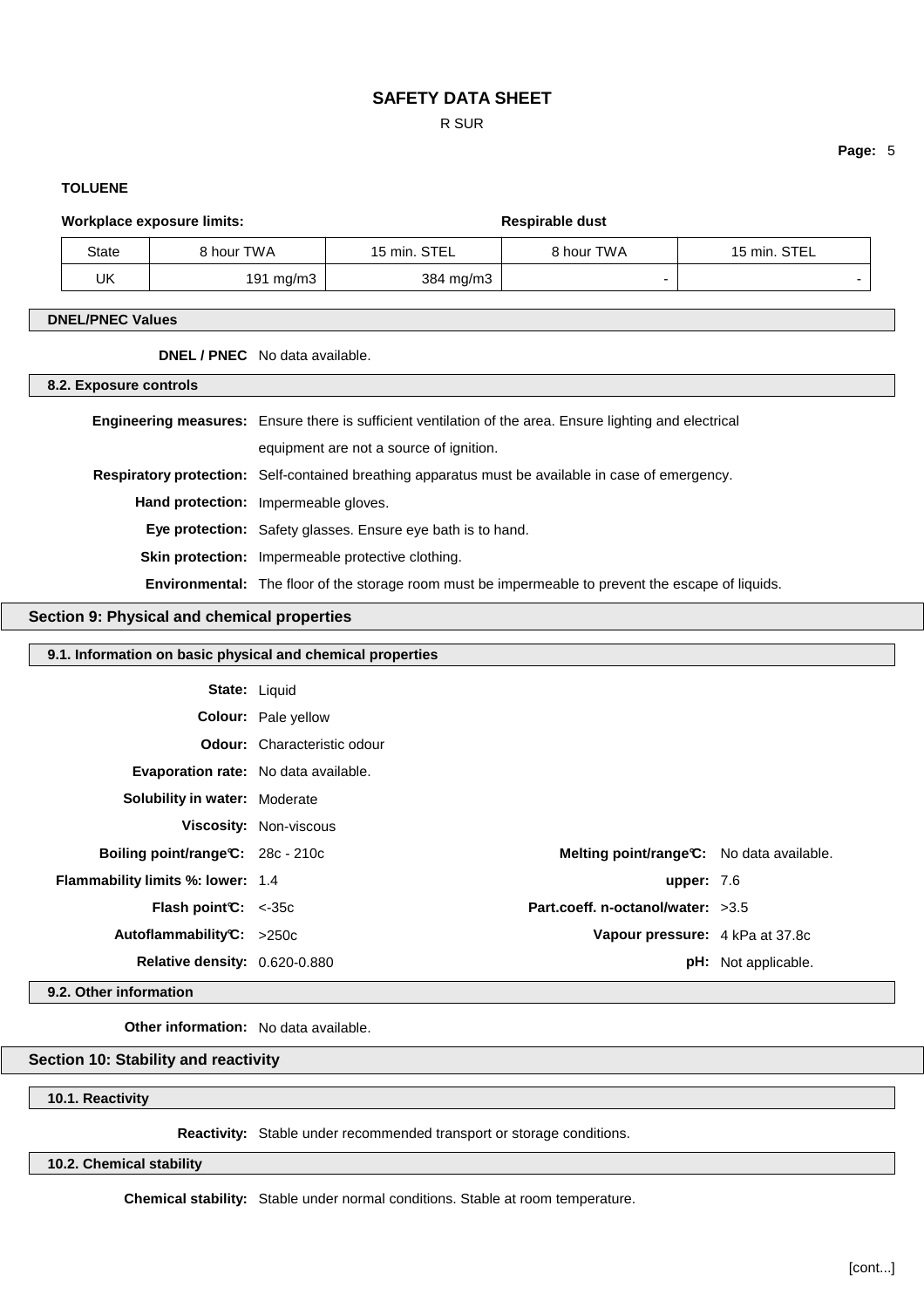### R SUR

**Page:** 6

#### **10.3. Possibility of hazardous reactions**

**Hazardous reactions:** Hazardous reactions will not occur under normal transport or storage conditions.

Decomposition may occur on exposure to conditions or materials listed below.

### **10.4. Conditions to avoid**

**Conditions to avoid:** Heat. Hot surfaces. Sources of ignition. Flames.

### **10.5. Incompatible materials**

**Materials to avoid:** Strong oxidising agents. Strong acids.

### **10.6. Hazardous decomposition products**

**Haz. decomp. products:** In combustion emits toxic fumes.

### **Section 11: Toxicological information**

**11.1. Information on toxicological effects**

### **Hazardous ingredients:**

### **LOW BOILING POINT NAPHTHA - UNSPECIFIED - GASOLINE**

| ORL | <b>MUS</b> | LD50         | 60 | ml/ka             |
|-----|------------|--------------|----|-------------------|
| ORL | <b>RAT</b> | LD50<br>$ -$ | 92 | am/ka<br>'NU<br>◡ |

### **TOLUENE**

| <b>IVN</b> | <b>RAT</b> | LD50 |        | 1960   mg/kg |
|------------|------------|------|--------|--------------|
| ORL        | <b>MUS</b> | LD50 | ົ<br>∼ | gm/kg        |
| ORL        | <b>RAT</b> | LD50 |        | 6900   mg/kg |

#### **Relevant hazards for product:**

| Hazard                    | Route      | <b>Basis</b>          |
|---------------------------|------------|-----------------------|
| Skin corrosion/irritation | <b>DRM</b> | Hazardous: calculated |
| Germ cell mutagenicity    | --         | Hazardous: calculated |
| Carcinogenicity           | --         | Hazardous: calculated |
| Reproductive toxicity     | --         | Hazardous: calculated |
| STOT-single exposure      |            | Hazardous: calculated |
| Aspiration hazard         |            | Hazardous: calculated |

#### **Symptoms / routes of exposure**

**Skin contact:** There may be mild irritation at the site of contact.

**Eye contact:** There may be irritation and redness.

**Ingestion:** There may be irritation of the throat.

**Inhalation:** No symptoms.

**Delayed / immediate effects:** Delayed effects can be expected after long-term exposure.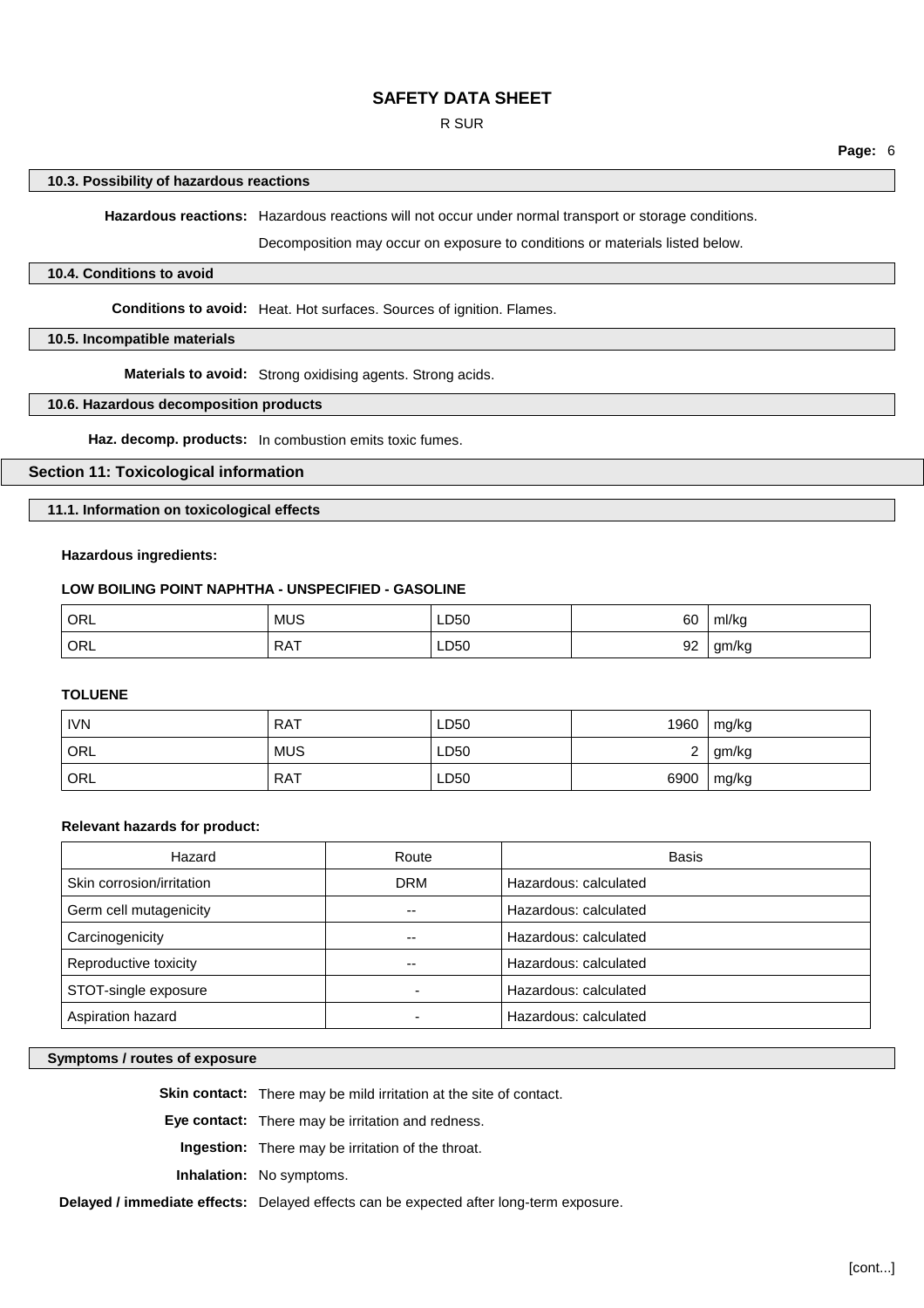R SUR

**Page:** 7

#### **Section 12: Ecological information**

**12.1. Toxicity**

**Ecotoxicity values:** No data available.

#### **12.2. Persistence and degradability**

**Persistence and degradability:** Biodegradable.

**12.3. Bioaccumulative potential**

**Bioaccumulative potential:** No bioaccumulation potential.

**12.4. Mobility in soil**

**Mobility:** Readily absorbed into soil.

### **12.5. Results of PBT and vPvB assessment**

**PBT identification:** This product is not identified as a PBT/vPvB substance.

**12.6. Other adverse effects**

**Other adverse effects:** Negligible ecotoxicity.

#### **Section 13: Disposal considerations**

# **13.1. Waste treatment methods Disposal operations:** Transfer to a suitable container and arrange for collection by specialised disposal company. **Waste code number:** 13 07 02 **Disposal of packaging:** Empty Container Warning (where applicable): Empty containers may contain residue and can be dangerous. Do not attempt to refill or clean containers without proper instructions. Empty drums should be completely drained and safely stored until appropriately reconditioned or disposed. Empty containers should be taken for recycling, recovery, or disposal through suitably qualified or licensed contractor and in accordance with governmental regulations. DO NOT PRESSURISE, CUT, WELD, BRAZE, SOLDER, DRILL, GRIND, OR EXPOSE SUCH CONTAINERS TO HEAT, FLAME, SPARKS, STATIC ELECTRICITY, OR OTHER SOURCES OF IGNITION. THEY MAY EXPLODE AND CAUSE INJURY OR DEATH. **NB:** The user's attention is drawn to the possible existence of regional or national regulations regarding disposal.

#### **Section 14: Transport information**

**14.1. UN number**

**UN number:** UN1203

**14.2. UN proper shipping name**

**Shipping name:** GASOLINE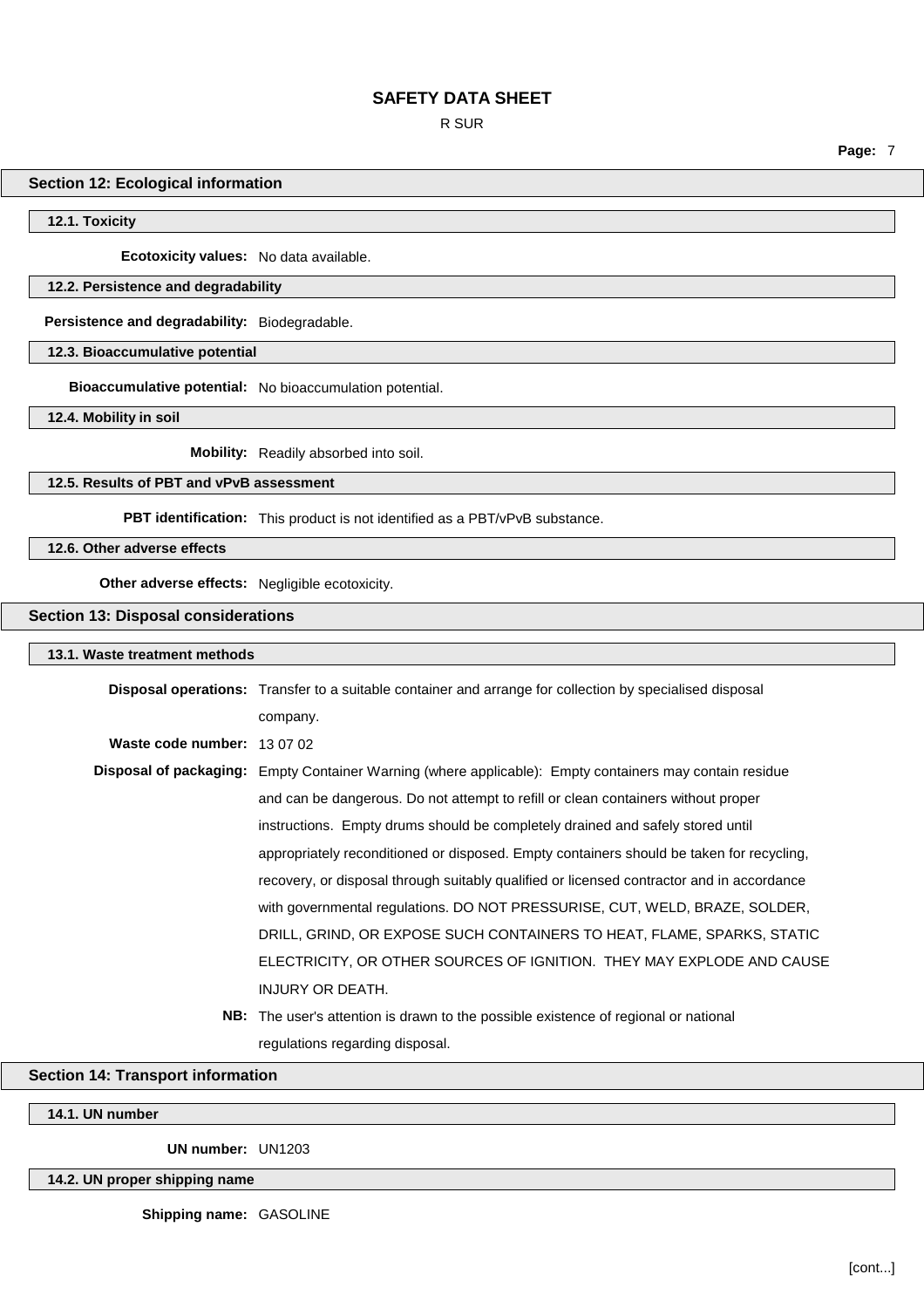R SUR

**14.3. Transport hazard class(es)**

**Transport class:** 3

**14.4. Packing group Packing group:** II **14.5. Environmental hazards Environmentally hazardous:** Yes **Marine pollutant:** No **Marine pollutant:** No **14.6. Special precautions for user Special precautions:** No special precautions. **Tunnel code:** D/E **Transport category:** 2 **Section 15: Regulatory information 15.1. Safety, health and environmental regulations/legislation specific for the substance or mixture Specific regulations:** Not applicable. **15.2. Chemical Safety Assessment Chemical safety assessment:** A chemical safety assessment has not been carried out for the substance or the mixture by the supplier. **Section 16: Other information Other information Other information:** This safety data sheet is prepared in accordance with Commission Regulation (EU) No 2015/830. \* indicates text in the SDS which has changed since the last revision. **Phrases used in s.2 and s.3:** H224: Extremely flammable liquid and vapour. H225: Highly flammable liquid and vapour. H304: May be fatal if swallowed and enters airways. H315: Causes skin irritation. H336: May cause drowsiness or dizziness. H340: May cause genetic defects <state route of exposure if it is conclusively proven that no other routes of exposure cause the hazard>. H350: May cause cancer <state route of exposure if it is conclusively proven that no other routes of exposure cause the hazard>. H360: May damage fertility or the unborn child <state specific effect if known > <state route of exposure if it is conclusively proven that no other routes of exposure cause the hazard>. H361d: Suspected of damaging the unborn child. H373: May cause damage to organs <or state all organs affected, if known> through prolonged or repeated exposure <state route of exposure if it is conclusively proven that

**Page:** 8